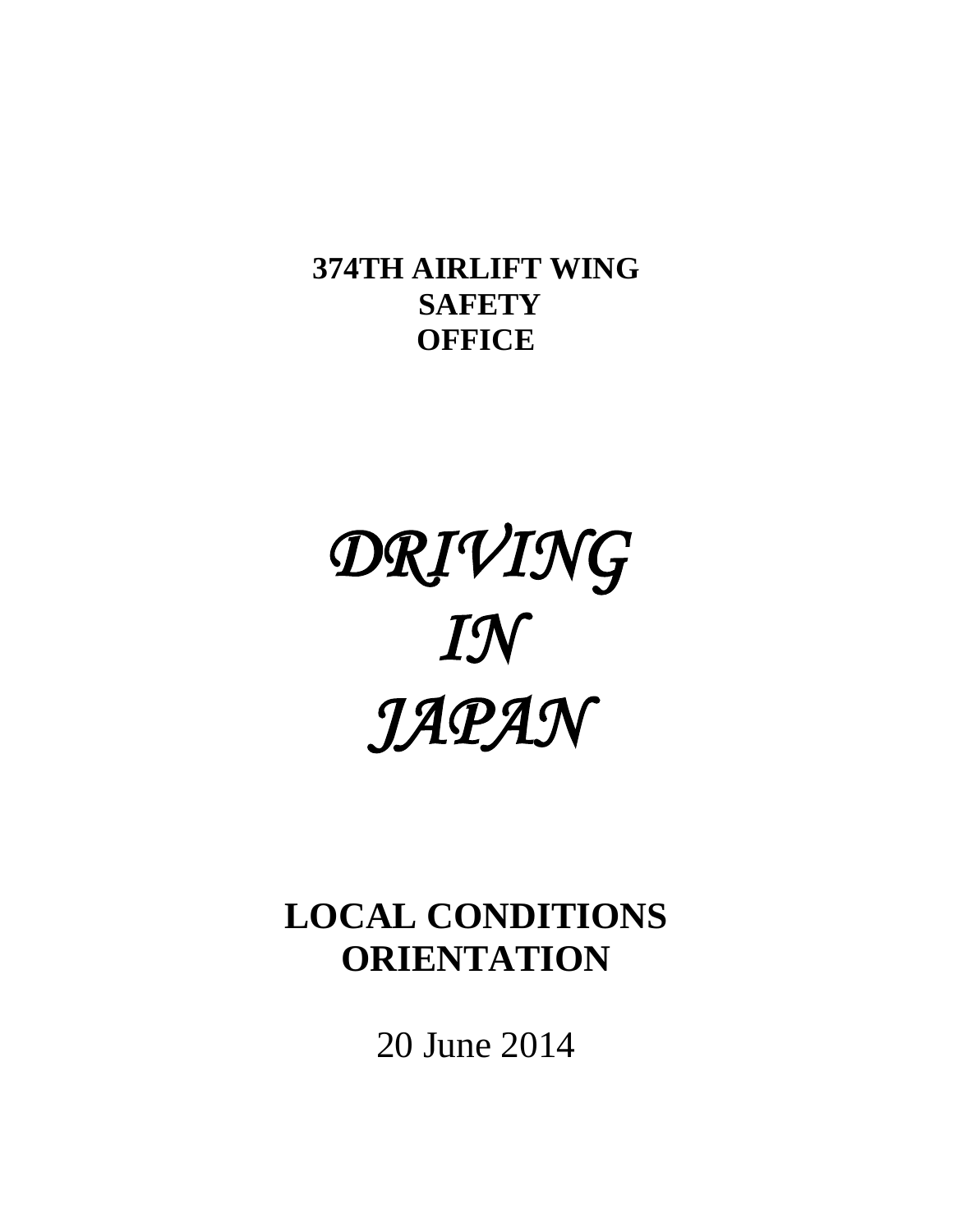#### **BASE TRAFFIC SAFETY PROGRAM**

Do you know the requirements for bicycling, roller-blading, roller-skating and skateboarding on Yokota Air Base, Japan?

- $\triangleright$  Bicycle riders on the roadways are subject to the same traffic laws as motorized vehicles, however bicyclists must use pedestrians' cross walk offbase intersection.
- $\triangleright$  Bicycle riders must not operate a bicycle when under the influence of alcohol or drugs IAW YABI 31-116, para. 4.16.3.9.
- $\triangleright$  Bicycle riders will not carry any article that prevents them from keeping at least one hand on the handlebars and in full control of the bicycle.
- $\triangleright$  Sidewalks are not an authorized travel path for bicycles, except children in family housing, when it doesn't interfere with pedestrian traffic.
- $\triangleright$  Bicycle riders will wear an approved safety helmet while riding. Bicycle helmets must be equipped with an adjustable chinstrap. The chinstrap must be properly fastened under the chin while wearing the helmet.
- $\triangleright$  When operating a bicycle during hours of darkness riders will wear retro-reflective vest/jacket or outer garment containing retro-reflective material. In addition, bicycles will be equipped with a white front light (not a reflector) visible for 500 feet and red rear reflector or light clearly visible from the rear of the bicycle from a distance of 300 feet.
- $\triangleright$  All personnel (including dependents, family members, retirees, contractors, visitors, and etc.) who roller-skate, in-line skate, or skateboard on a PACAF installation must wear an approved helmet or host nation equivalent certified helmet, (elbow, kneepads, and wrist guards are highly recommended) while in the base skate park.
- $\triangleright$  Non-Motorized Transportation Devices. Operators of these devices, including but not limited to skateboards, kick-scooters, roller-blades and roller-skates, are prohibited on installation roadways except for incidental road access associated with pedestrians and will comply with all pedestrian related traffic laws.
- $\triangleright$  Stereo headphones will not be worn while operating a motorized or non-motorized vehicle.
- $\triangleright$  Individuals are not authorized to jog, run, skate, roller-blade, skateboard, or walk on roadways at anytime. Joggers/walkers will use designated areas, sidewalks, and paths.
- $\triangleright$  There will be no pedestrian and bicycle traffic on both south and north overrun roadway. Joggers, pedestrians, and bicycle riders must stay on the designated path on south and north overrun area.
- $\triangleright$  Motorcycle riders (and passengers) will wear highly visible outer garment, vest/jacket during the day and retro-reflective vest/jacket or outer garment containing retro-reflective material at night. (For example, an appropriate vest would have a reflective strip at the top and bottom of vest on both back and front of vest.) Reflective safety belts are not an authorized substitute for the traffic safety vest.

Information provided is not meant to be all-inclusive. Personnel are ultimately responsible for ensuring they comply with all safety requirements IAW AFI 91-207.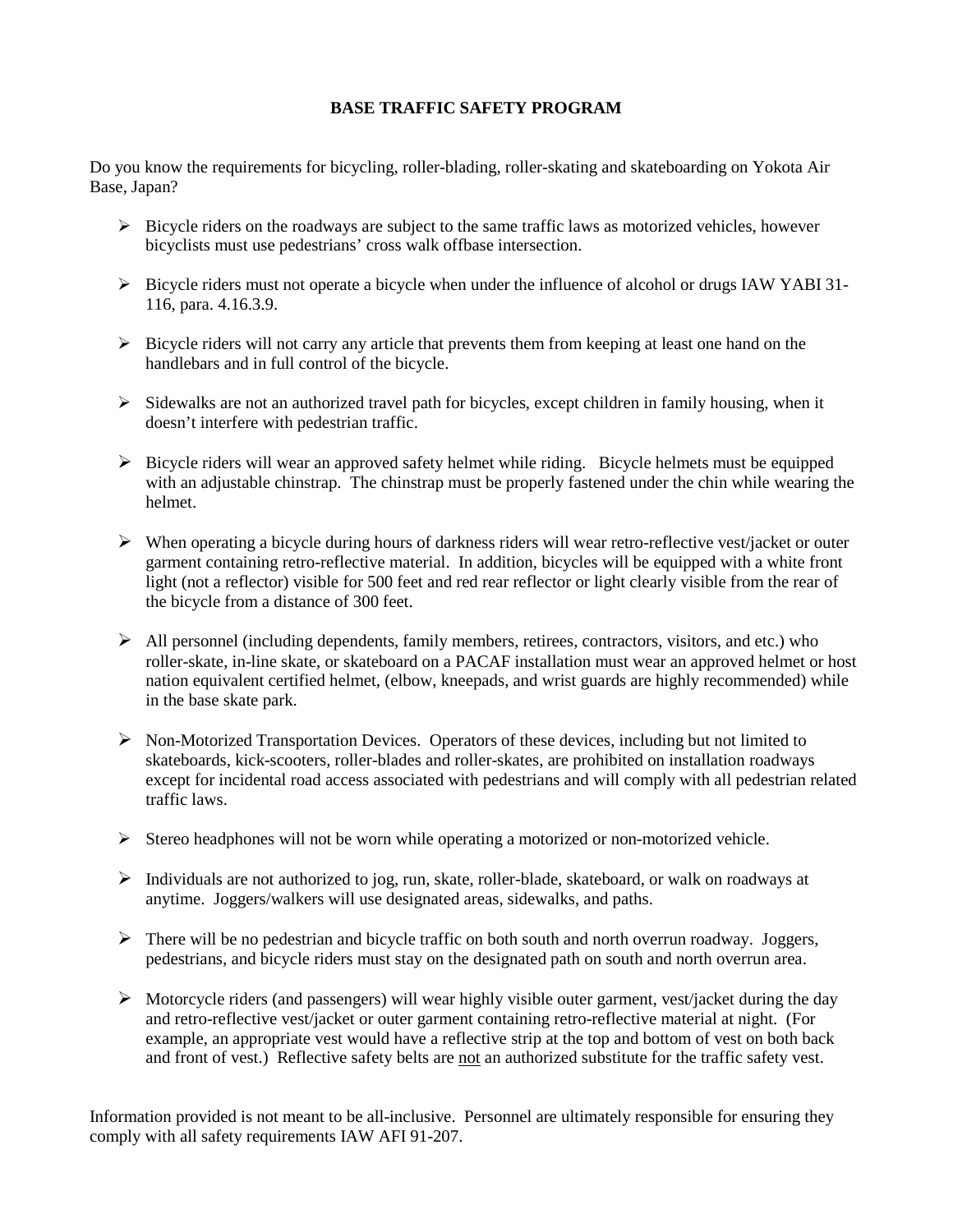#### **Safety**

#### **DRIVING IN JAPAN**

This pamphlet covers the most important features of US and Japanese Traffic Laws as they apply to US Armed Forces personnel driving a vehicle in Japan. It is not intended to be a complete summary of all traffic regulations. This pamphlet applies to all 374th Airlift Wing and associate units licensed by a US Air Force Agency. Guidance for issuance of a US Forces JAPAN (USFJ) Operator's Permit for Civilian Vehicle, (USFJ Form 4EJ): Personnel must obtain a signed 374 AW Form 50 from their sponsoring unit's administration and attend Local Conditions Course II which is the part of "Right Start" at Airman Family Readiness Center (AFRC) prior to being issued a USFJ 4EJ. This course covers local Japanese and Yokota Air Base traffic laws and regulations.

**1. Licensing Procedures:** Persons who desire to operate a privately owned vehicle must posses a civilian license and have attended Yokota Air Base's Local Condition Course.

**2. Who may Attend:** Active Duty Military Personnel, Department of Defense civilians, SOFA status contractors and their dependents may attend the course. Personnel must be assigned to Yokota Air Base, the US Embassy, or assigned at an isolated location administratively supported by Yokota Air Base, on orders either PCS or TDY more than 30 days. Their sponsor must sign in dependents under the age of 18 and over the age of 16.

**3. Course Requirement:** You must bring a valid stateside driver's license, and the signed 374 AW Form 50, to obtain the USFJ Form 4EJ. The USFJ Form 4EJ is the only driver's license valid for use in Japan by US Forces personnel operating privately owned or "SOFA Registered" vehicles. Once licensed, you must always carry this form along with ID card when driving. Call AFRC at 225-8725, or 374th Airlift Wing Safety (374 AW/SEG, 225-7233), for changes in times and locations of Local Conditions Course II.

**4. Certified Driver:** As a licensed driver in Japan, you are immediately considered a "Professional Driver" and are subject to all Japanese laws on and off base. For your own protection, know and understand these laws.

#### **5. Vehicle Documentation Required:**

5.1. Military Registration and certificate of Title of Motor Vehicle (374 AW Form 12).

5.2. Japanese Vehicle Inspection Sheet and Tax Stamp from Fussa City Hall.

5.3. Vehicle Registration Decal (Japanese Inspection Decal will be displayed in the middle portion of the windshield behind the interior rear view mirror.)

**6. Insurance:** Every vehicle owner with the US Forces must carry two types of insurance that provide coverage both on and off military installations.

6.1. Liability Insurance. The minimum amount required by U.S. Military Law is ¥30,000,000 for bodily injury and ¥3,000,000 for property damage. Insurance may be purchased from an authorized Japanese agency. Please consult 374 SFS/SFAP (Pass & Registration) for insurance requirements.

6.2. Japanese Compulsory Insurance (JCI). It must be purchased by a company licensed in Japan. Japanese law requires vehicle owners to carry in their cars at all times a form certifying that the second type of policy has been purchased. A firm selling the policy issues the form. The Japanese government determines level of JCI coverage. Failure to maintain current Japanese Compulsory Insurance (JCI) for your POV will result in suspension or revocation of driving privileges for up to one year

**7. Vehicle Maintenance:** Under the provisions of the Japanese Road Law, police officers have the authority to avert traffic danger by pulling a vehicle to the side when it is not mechanically fit to be on the road. The officer then may give the driver of the vehicle an itemized list of what is needed to make the Vehicle safe. If the officer deems it necessary, they may affix a sticker to the front of the unsafe vehicle, clearly visible to all, denoting that the vehicle is in need of maintenance. No person may destroy or mutilate the sticker. It may be removed only after the owner or user receives confirmation from the administrative agency exercising authority over the vehicle's maintenance.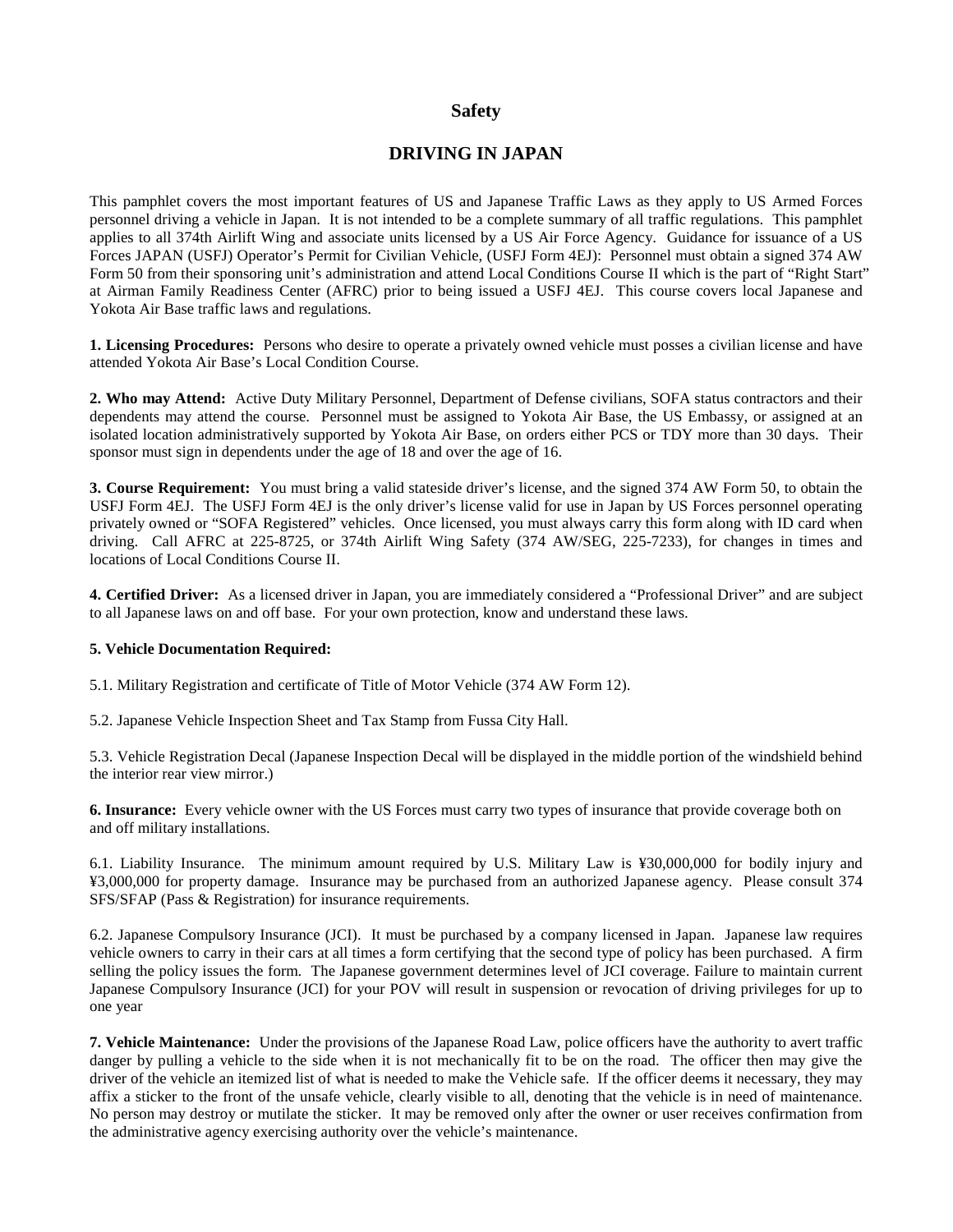**8. Safety Inspections:** Owners will be required to have their vehicles biennial safety inspection at AAFES Garage. The inspection is based upon Japanese safety standards. This is a requirement under Japanese law and is required for all A/E/Y plated vehicles. This requirement is for vehicle inspections to be accomplished every two years within 30 days of the JCI expiration date.

#### **9. Vehicle Malfunctions:**

9.1. Should a motor vehicle have to stop due to a malfunction or breakdown, in the traffic lanes, the road shoulder, or zone along the side of a national expressway, the driver must clearly show that their motor vehicle is stopped by using an emergency warning device. Vehicles traveling on national expressways must be equipped with a triangular emergency warning device. Warning devices are available at the exchange service stations and car care center.

9.2. It is the vehicle operator's responsibility to check such things as gasoline supply, water, oil, the security of cargo, etc, when driving on national expressways and roads exclusively for motor vehicles. Should a driver violate this provision and not meet this obligation they will be subject to penalty and fines depending on the nature of incident or causes of a vehicle mishap resulting in damage or injury to personnel.

**10. Automobile Modifications:** Any modifications to automobiles are illegal, unless the vehicle is inspected with the modifications and they are passed/accepted. Some examples are; loud horns, additional mirrors & lights, changes to raise or lower manufactured suspension systems, wide tires, and exhaust changes.

**11. Speed Limits:** Speed limits in Japan are posted as kilometers per hour instead of miles per hour. All speedometers on Japanese made vehicles register in kilometers per hour.

11.1. Speed limits on Yokota Air Base:

- 60 KPH Maximum where posted
- 40 KPH Unless otherwise posted
- 30 KPH Residential areas
- 20 KPH School Zones, Parking lots, while backing a motor vehicle, and when operating within 10 feet of a building.

11.2. The maximum speed limit off base (most areas) is 60 KPH unless otherwise posted. The maximum speed limit on the Japanese Expressway is 100 KPH (minimum speed limit is 50 KPH), unless otherwise posted. Moped's maximum speed limit is 30 kpm any time.

#### **12. Converting to the Left Side of the Road:**

12.1. Driving in Japan is done on the left side of the road. A primary traffic rule in Japan is that vehicles always keep to the left side of the road. Always think left behind the wheel and remember the three most common areas you may catch yourself on the wrong side or the road are making turns at intersections, exiting parking lots and driveways, and in emergency situations. Passing a vehicle is done in the right hand lane or to the right of the vehicle being passed on a two lane street. A solid or broken white line in the center of the road marks the center line and vehicles may pass other vehicles to the right when conditions allow for passing. The following markings on the roadway restrict passing.

12.1.1. Solid yellow centerline – No passing for either lane.

12.1.2. Solid yellow line on both sides of center line – No passing for either lane.

12.1.3. Solid yellow line on one side of centerline – No passing for lane in which yellow line appears.

12.1.4. Solid white line on left edge of road surface. Two wheeled vehicles may pass stopped or slow moving traffic in these areas if there is a sidewalk along the road. Only two wheeled vehicles (engine capacity up to 50cc) and pedestrians may occupy the area left of the white solid line.

12.2. When there are three or more lanes provided in the same direction, the right most lane is a passing lane; however, vehicles can travel in other lanes according to their speed. Slower moving traffic must stay to the left. Buses generally travel in the left lane on multiple lane roadways.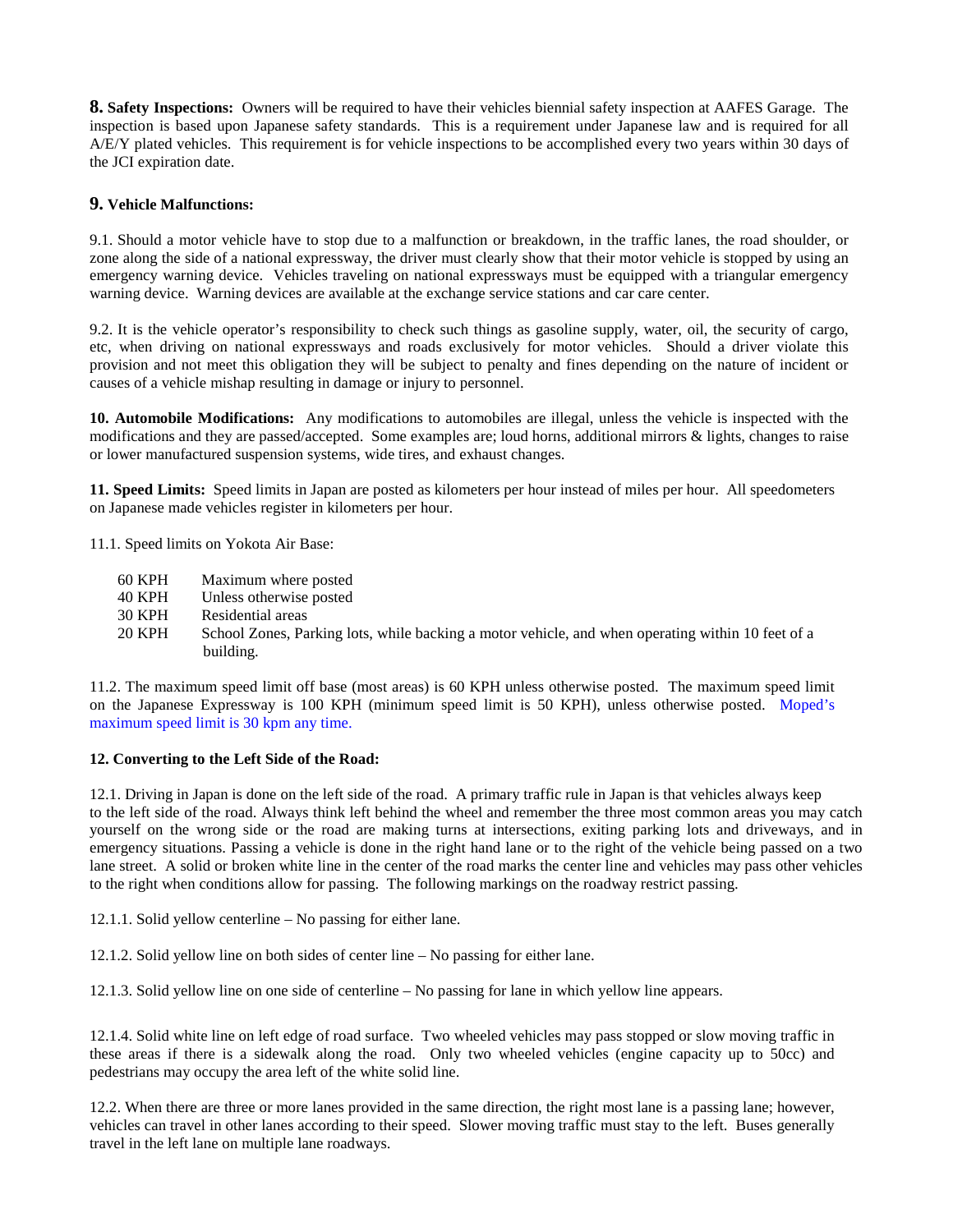12.3. Some roadways are marked with bus exclusive lane signs that designate use by buses, taxicabs with passengers and motorcycles. No other vehicle may travel in a bus exclusive lane. When a public bus is signaling to leave a bus stop, no vehicle will interfere with the bus doing so unless the vehicle will be required to change its speed or direction of travel abruptly.

12.4. You must travel in the direction of the white arrows marked on the lane you are traveling in.

12.5. Before proceeding through or crossing at any intersections; LOOK RIGHT FIRST, THEN LEFT, THEN RIGHT AGAIN!

12.6. Yokota Air Base has two main high traffic roundabouts. One on Airlift Ave. called Nina Circle and the other is positioned across from the Officer's Club and Lodging. Merging traffic into the roundabouts is an experience you'll usually face overseas. Driving into a roundabout is different and requires the driver yield at the stop line until traffic is clear. There is also a roundabout in the North Housing Area. Drivers can be very aggressive and unpredictable. When you drive within the roundabout, there are two things you need to remember. First, cars already in the roundabouts have the Right-of-Way. And second, turn-signals are not required entering the circle but are required exiting the circle.

12.7. Parking:

12.7.1. No parking zones have a definite purpose. They are designed to keep traffic moving smoothly and safely. It is true that parking spaces are sometimes difficult to find, particularly in the larger cities, but that is no excuse for parking in a no parking zone.

12.7.2. Drivers are cautioned not to stop or park their vehicles at places on the road such as are listed below, unless coming to a temporary stop according to the law, or to comply with an order of a police officer to avert danger.

12.7.2.1. At an intersection or in a crosswalk.

12.7.2.2. Within 5 meters (16 feet) or less from the outer perimeter (edge) of an intersection or a corner of a road.

12.7.2.3. At the left side of a safety zone, or within 10 meters (33 feet) or less from either end of a safety zone on a road if so provided.

12.7.2.4. Within 10 meters (33 feet) or less from a signpost or signboard indicating a bus stop or railroad crossing. (This applies only during the operational hours of buses.)

12.7.2.5. Near the top of an upgrade.

12.7.2.6. On a steep grade.

12.7.2.7. Within 5 meters (16 feet) from a pedestrian crosswalk.

12.7.2.8. At any other place that the Public Safety Commission designates as prohibited stopping or parking area in the interest of safety and to promote safe and orderly traffic.

12.7.3. The only authorized parking on the roadways on Yokota Air Base is on hard surfaces within white lines permanently marked parking spaces or marked with square P signs.

12.7.4. All vehicles must be parked with the transmission set "Park" for automatic transmissions. Standard transmissions should be placed in first or reverse gear. The emergency brake will also be used anytime the vehicle operator leaves the vehicle.

12.7.5. Parking a vehicle in any of the places listed below is a violation of Japanese laws if permission to park is not received from the chief of a police station.

12.7.5.1. Within 3 meters (10 feet) or less from a motor vehicle entrance or exit way adjoining a road where a facility is established or space is allocated outside the road for talking on or discharging people, loading or unloading cargo, parking, or motor vehicle storage or repair.

12.7.5.2. Within 5 meters (16 feet) or less from a storage place for firefighting apparatus and equipment, or from the side of a water reservoir used for firefighting purposes or from the entrance or exit way of the above adjoining road.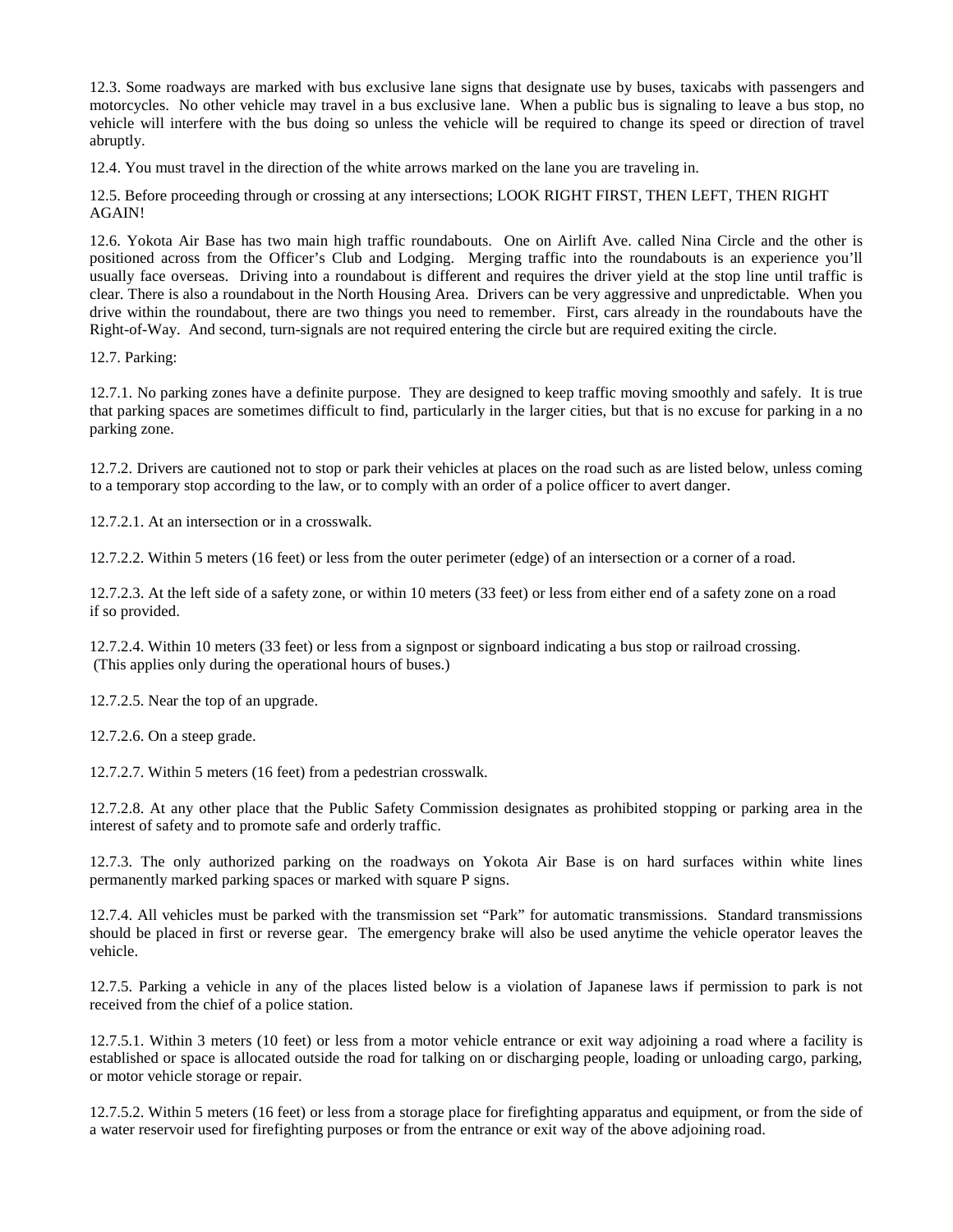12.7.5.3. Within 5 meters (16 feet) or less from either end or side of a construction project on a road that is under construction.

12.7.5.4. Within 5 meters (16 feet) or less from a hydrant, or suction valve cock, or a cock to insert a suction pipe of a water reservoir for firefighting purposes.

12.7.5.5. Within 1 meter (3.3 feet) or less from a fire alarm station.

12.7.6. All roadways within US Forces installations are designed as fire lanes and parking on them is prohibited unless otherwise authorized. Also, though not covered in the Japanese road law, parking on grassed areas is prohibited. Further the Public Safety Commission may designate other places no-parking zones when necessary to prevent danger on the road and to promote safe and orderly traffic.

12.7.7. A police officer may order an operator of a vehicle to move his or her vehicle or to park it in a different manner, whenever it appears that it will seriously obstruct traffic or cause traffic danger. When the operator is not in or near the vehicle, the officer may have the vehicle moved 50 meters (55 yards) from where it was parked.

12.7.7.1. When moving the vehicle 50 meters (55 yards) does not prevent traffic danger or promotes orderly traffic, the police officer will report the situation to the chief of the police station that has jurisdiction over the area where the vehicle is parked. The chief of the police station then assumes custody of the vehicle. Any expense incurred for moving the vehicle, assuming custody, or posting public notice must be borne by the owner or user of the vehicle.

12.7.7.2. Whenever the chief of the police station assumes custody of a vehicle under the above conditions, they will notify the owner or user of the date and time that custody was assumed and where the vehicle is held and will take necessary measures for the prompt return of the vehicle to its owner or user. If the name and address of the owner or user of the vehicle cannot be ascertained, a public notice as prescribed in a Cabinet Order will be posted.

#### **13. Seat Belts:**

13.1. DOD Instructions require all active duty military, DOD civilians and all dependents operating or riding in private motor vehicles ON or OFF DOD installations, while in Japan to wear seat belts. Seat belts will be installed and in use whenever a vehicle is being operated.

13.2. Infants and small children have relatively heavy heads and fragile skulls and are likely to suffer serious head injuries even in low speed crashes. All children under 4 years of age regardless of weight or less than 60 pounds regardless of age shall be properly secured in an appropriate child restraint system. Children ages 4 through 7, weighing 60 pounds or more and less than 4 feet 9 inches shall be properly secured in a booster seat or other appropriate child restraint system. Children ages 8 and above and less than 4 feet 9 inches in height will be properly secured in a vehicle seat belt or booster seat. The child safety seat or booster seat will be certified by the manufacturer to meet all applicable Federal performance standards or host nation requirements and will be installed in accordance with the manufacturer's instructions.

13.3. Include failure to use occupant protective devices, i.e., safety belts, child safety seats, distracted driving violations and PPE as a primary traffic violation on AF installations and OFF DOD installations.

**14. Drinking and Driving:** Drinking and driving is not tolerated in Japan. You may be arrested with as little as one beer in your system due to Driving While Intoxicated (DWI) law. Roadblocks are common occurrences and are used to detect drivers that have been consuming alcoholic beverages. The local police use an alcohol "Sensing Wand" to detect vapors in your car during these roadblocks. If caught Driving While Intoxicated (DWI) or Driving Under the Influence (DUI), you will face heavy fines and possible detention time. (Be extra cautious when using colognes, perfumes and even mouthwashes that contain alcohol.) Fines are heavy and your driving privileges will be revoked for a year if caught drinking and driving.

**15**. **Cell Phones:** Studies and investigations have shown many accidents have been attributed to drivers talking on cell phones or texting while operating their vehicle. It is ILLEGAL in Japan to use a hand-held portable or cellular phone without the use of a hands free device while operating a vehicle. (Hands free devices are discouraged unless the vehicle is safely parked.) The only exception to this rule is in the event of an emergency to call the authorities. In case of emergency, vehicle operators should exit off the road as soon as possible.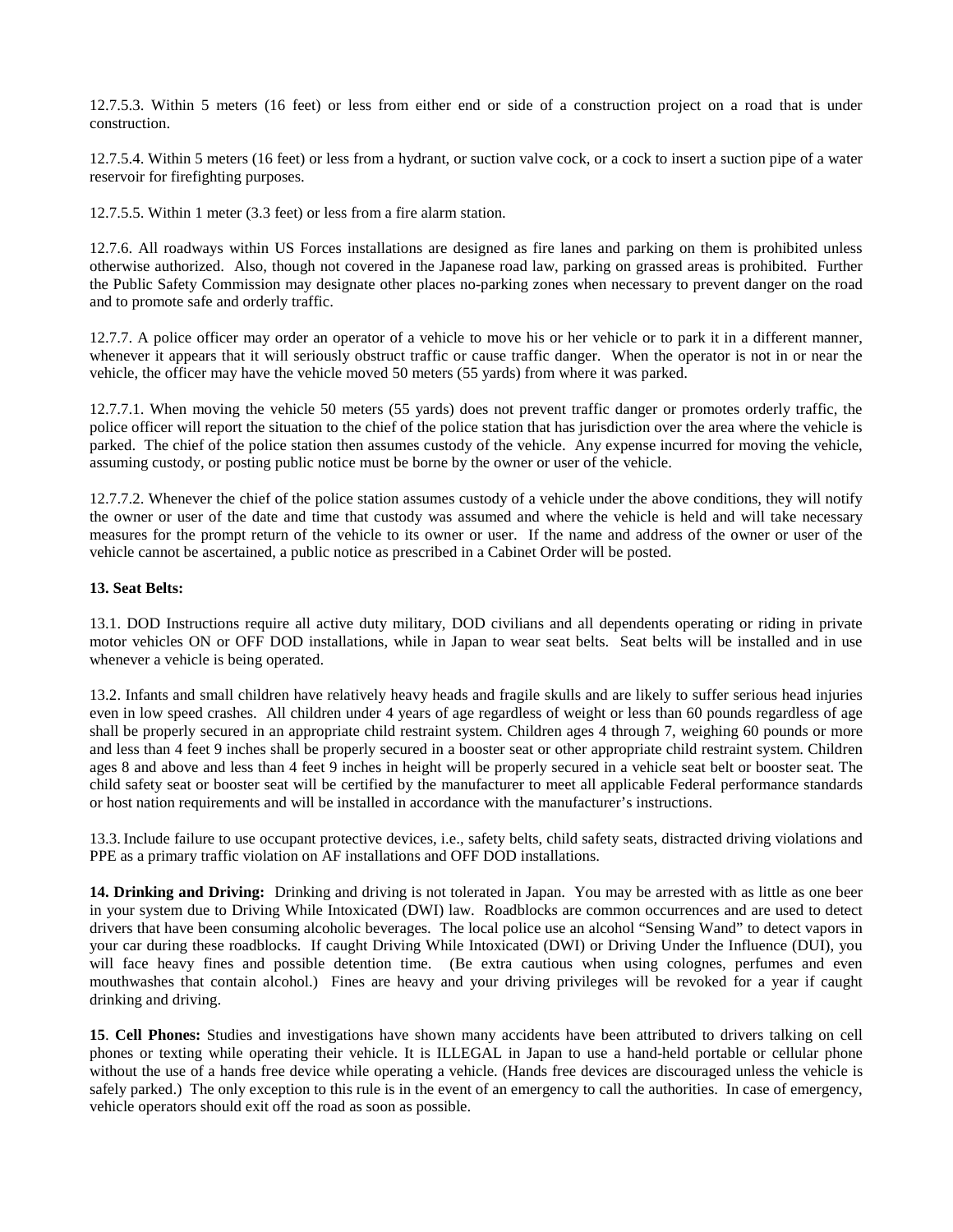**16. Emergency Vehicle:** When you hear a siren indicating that an emergency vehicle is approaching you, pull over to the left as far as possible and come to a stop until the vehicle has passed. On a one-way street it is permissible to stop on the right so emergency vehicles can proceed on the left on Yokota Air Base. Near the main fire station there are red beacon lights used to indicate that fire vehicles are responding to an emergency. Keep this intersection clear when the lights are flashing.

**17. School and Shuttle Buses:** On base, vehicle operators must stop 6 meters (20 feet) in front or behind the bus, when approaching a bus from the front or rear while it is loading or unloading passengers.

**18. Yield Versus Proceed Slowly:** In Japan, "Yield" signs are known as "proceed slowly" signs. They are triangular like the stop signs, however, they have a red border and white interior. When you approach a Proceed Slowly/Yield sign, you must reduce your speed and prepare to stop at the marked stop line if necessary.

**19. Rail Road Crossings:** When approaching any railroad crossing in Japan, all vehicles, bicyclists and pedestrians must come to a complete stop and look both ways prior to crossing railroad truck. Beware that there is an active railroad crossing in the west side of Yokota Air Base.

#### **20. Right-of-Way at an Uncontrolled Intersection:**

20.1. Any vehicle traveling on a priority road (larger or wider road) has the right-of-way.

20.2. Any vehicle approaching the intersection on the left has the right-of-way over the one on the right. Note: Right-ofway of a vehicle that has already entered the intersection and one that is already in the process of a right turn is abolished. In addition a road with a centerline or vehicle traffic lanes provided in the intersections is the priority road.

20.3. Any vehicle entering or traveling in the intersection is required to pay attention to other vehicles in it as well as pedestrians crossing the road in and close to it; to proceed at the safest possible speed; and in the safest possible manner in accordance with conditions of the intersection.

20.4. Vehicles must not enter an intersection, even with a green traffic signal, if it will become necessary to stop in the intersection due to traffic conditions ahead.

20.5. When intending to travel through a crosswalk, railroad crossing, or the other portion of a road marked off with road markings, vehicles will not enter it if they may have to stop in it due to traffic conditions.

20.6. When approaching a solid white line painted on the roadway, all vehicles must come to a complete stop and give the right of way to other vehicles. The only exceptions to this rule are if a yield sign is present or the stop line is adjacent to a crosswalk. In these cases vehicles may proceed without stopping if no pedestrian or other vehicle is approaching.

**21. Left Turn on Red:** Left turn on a red light after a complete stop is against Japanese Traffic Laws, except when permitted by a traffic control device (a signal green-arrow or white sign with a blue arrow.)

**22. Runway Overrun Areas:** Yokota Air Base, runway overrun areas are controlled with traffic lights. The lights are located at eye level. Yellow lights indicate proceed with caution, while Red lights with a warning bell indicates stop at the painted stop line. Whenever a power outage or light malfunction occurs, park at the stop line. Pick up the telephone in the call box and inform the Tower Controller of the situation. The 374 SFS will manually guide traffic during the outage or malfunction. Instruction signs are posted in English and Japanese on base. Always yield to arriving and departing aircraft. Note: Fuel trucks and buses traverse the perimeter road. The trucks and buses also cross the perimeter road from the Fuel Yard. You are required by Yokota law to give the "Right of Way" to these vehicles merging onto or off of the perimeter road. This particular stretch of road is designated as "No Passing." Always be prepared to reduce your speed or stop along this roadway.

**23. Two Car Maximum:** The "Two Car Maximum Rule" is in force while stationed at Yokota Air Base. This rule is one four-wheel vehicle registered per licensed driver, maximum of two four wheeled vehicles per household. Motorcycles do not count against your vehicle limit. Waivers to this policy are accepted for cause. Contact your chain of command.

**24. Motorcycle Training:** Specialized training is required to operate a motorcycle in Japan and at Yokota Air Base. Personnel desiring a USFJ License to ride a motorcycle on or off base must contact the 374 AW Safety office prior to operating or registering a motorcycle. Contact 374 AW/SEG at 225-7233 for further details.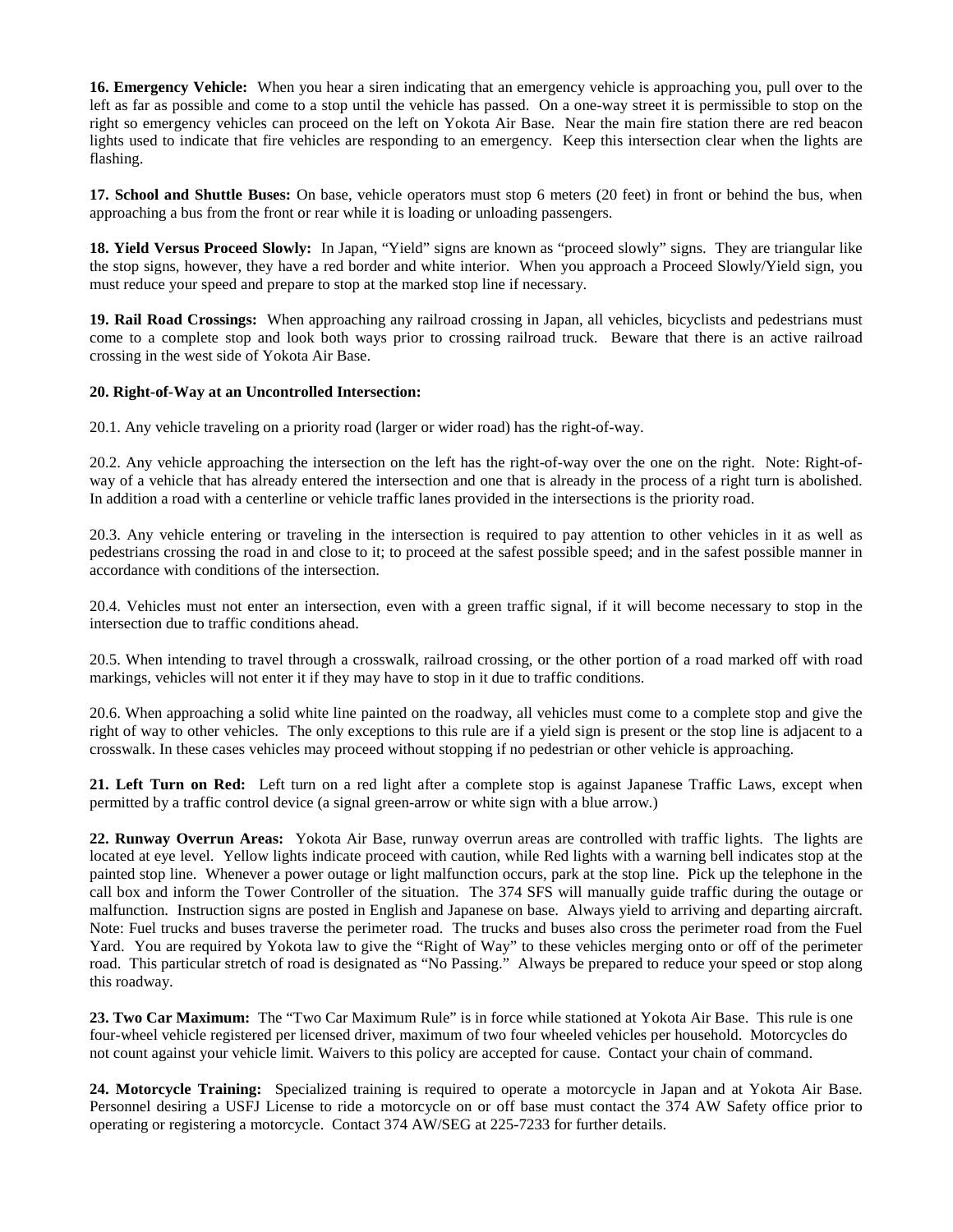**25. Bicycles:** Any person operating a bicycle on Yokota Air Base is required to wear an approved helmet. Bicycle riders on the roadway are subject to the same traffic laws as drivers of motorized vehicles. Bicycle's operated after hours of darkness will have a permanently affixed headlight that projects a white light visible for 500 feet or 150 meters in front of the bicycle. Headlights will be turned on between sunset and sunrise or when visibility is poor. A rear reflector, visible from 300 feet or 90 meters will be affixed to each bicycle. Bicycles operated on the roadway will be operated in a single file, with the flow of traffic, and stay as far to the left as safely possible.

**26. Skateboards/Roller-Skates:** Persons riding skateboards, roller-skates/blades are subject to the same laws as pedestrians. Bicyclists, skateboarders, and roller-skaters will not be towed by any other vehicle. The sponsor, parent or guardian is responsible for ensuring safe operations. Persons on skateboard/roller-skater (in-line) must wear an approved helmet at skate park.

**27. Accidents:** Despite traffic laws and precautions taken by drivers, accidents will still occur. The "number one" cause of vehicle accidents in Japan involving Yokota Air Base personnel is, "failure to yield the right-of-way". Conditions are: congested roadways, slick roadway surfaces, pedestrians, roadway construction, narrow roads, tight parking lots, other drivers, and driving too fast. You should know what to do if you become involved in an accident, whether it is your fault or not. If you are involved in an accident, first of all, assist the injured, remain at the scene, exchange personal data and notify the local prefectural police and the Security Forces. Do not move your vehicle until told to do so by the police. (Moving your vehicle will hamper the investigation and you could be automatically found at fault. In traffic accidents involving more than minor property damage, the driver, unless incapacitated, will attend to the injured and not move the accident vehicles or leave the scene of the accident until military or civil law enforcement personnel authorize his or her departure. You are required to report all accidents (both major and minor) to the Military Police of the closest to the area in which the accident occurred. Civil laws also require that a report of the accident be submitted immediately to local civil police authorities.

**28. Customs and Courtesies:** There is one Japanese custom you are expected to follow if you should become involved in an accident involving a fatality or personal injury. Immediately contact the International Law Division, Office of the Staff Judge Advocate (Yokota Air Base Legal office), should this occur. Compensation payments and condolence procedures is an involved process in Japan and some elements as they apply to US Air Force personnel are specifically covered by Air Force Instructions. The basic custom involved is one of offering a token sum of money or appropriate fruit or floral tribute to the injured party or their family. The custom varies depending on the individual circumstances of the accident and you should not hesitate to talk to the Chief of International Law for advice and guidance as to how it may be best to proceed in your particular situation if legal action is taken.

**29. Blind and Deaf Person:** When a blind or deaf person is walking with his or her white cane or a child is walking alone without any attending guardian, a vehicle must make a temporary stop or slow down and not interfere with his or her passage or walking.

#### **30. Crosswalks:**

30.1. When driving down the road you will notice two diamonds painted on the roadway; this is a pre-warning to let you know that you are approaching a pedestrian crosswalk. Extreme caution should be exercised at crosswalks and school zones. Local Japanese children are taught at a very young age to simply raise their hand when they wish to cross the street and traffic will stop to allow them to cross. When you see children, slow down and expect to stop. This includes school zones where children don't always use the designated crosswalk.

30.2. Whenever a pedestrian is using or waiting to use a marked crosswalk, a vehicle must make a temporary stop at the white "stop line" and not interfere with his or her passage or walking. A pedestrian using a crosswalk has the right-of-way over vehicles at all times.

30.3. In general, a vehicle operator must constantly be on the watch for pedestrians. He or she must slow down when passing safety zones established on the right half of the road, and he or she must be prepared to avert danger from other vehicles by driving defensively at all times. Any vehicle traveling near pedestrians must keep a safe clearance of travel at a reduced speed.

30.4. Any Vehicle approaching a crosswalk is required to travel at such a speed as to be able to stop before entering the crosswalk if necessary, except when there is no pedestrian apparently attempting to cross it. When the pedestrians are crossing or attempting to cross it the vehicles must stop and not interfere with the travel of the pedestrians.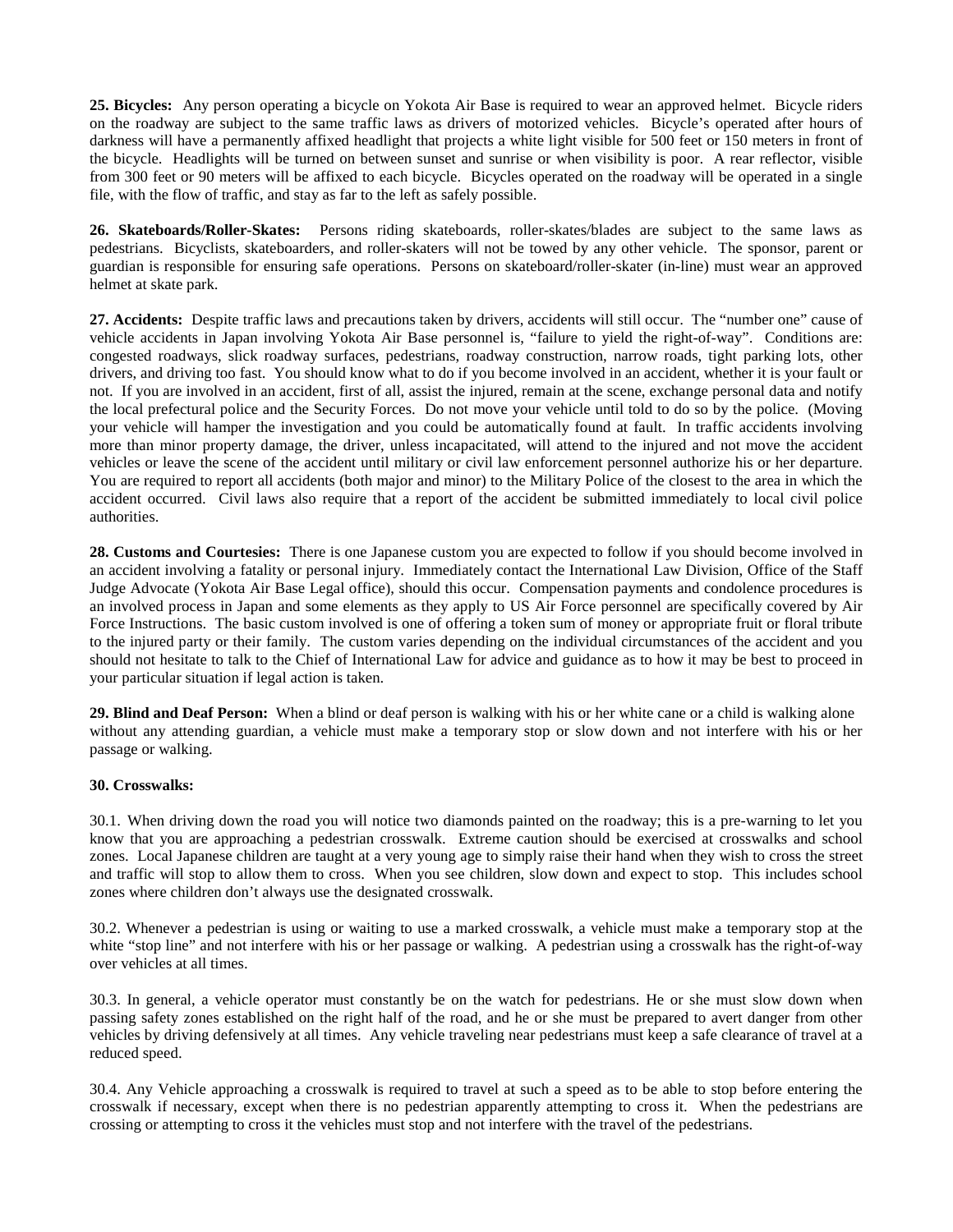30.5. Passing is prohibited at crosswalks and intersections, or within 30 meters (100 feet) of them. However, passing in an intersection and in the area within 30 meters (100 feet) from it, is not prohibited for any vehicle traveling on a priority road.

30.6. Pedestrians should use extreme caution when crossing in marked crosswalks. You should ensure that all traffic has stopped before stepping onto the crosswalk. Statistics have shown that more pedestrians are injured and killed while crossing at marked crosswalks than at non-marked places. As you can see, crosswalks require the utmost caution for all pedestrians.

#### **31. Knowing the Rules of the Road:**

31.1. Driving on Yokota Air Base and in Japan is not as difficult as you may have been told or think, as long as you follow the rules of the road. It certainly is different than driving stateside; therefore, extra care must be used in order to drive safely here. This pamphlet is not all-inclusive but it will provide you with an appropriate start at understanding the driving conditions here. It is your responsibility to learn the local traffic laws here and abide by them. We also recommend that you become familiar with USFJI 31-205, AFMAN 31-116, YABI 31-116, AFI 91-207, and AFI 91-207\_PACAFSUP\_1.

31.2. We recommend that once you obtain your license and purchase your car that you spend some time driving on base before you venture off base. The streets are wider on base and are not as congested as off base. Remember, if you find yourself traveling on the wrong side of the street, (and it happens), just stop and get your bearings, then correct the situation.

31.3. One final note: Backing mishaps occur almost daily on Yokota Air Base. We believe that most backing mishaps occur because many people are forgetting the basic principals of safe backing. For example, looking behind you before backing and ensuring that the vehicles, buildings, and other obstructions are not interfering. As a new vehicle operator in Japan many of us strive to consider what side of the street we may end up on (after backing) that we forget the basic principals of common safe backing. Two vehicles backing into each other is common at Yokota. If you are operating a government owned vehicle, you must sound the horn prior to backing.

**Further Assistance:** If questions arise, be sure to ask someone before starting out.

## **Control/Regulatory Signs**

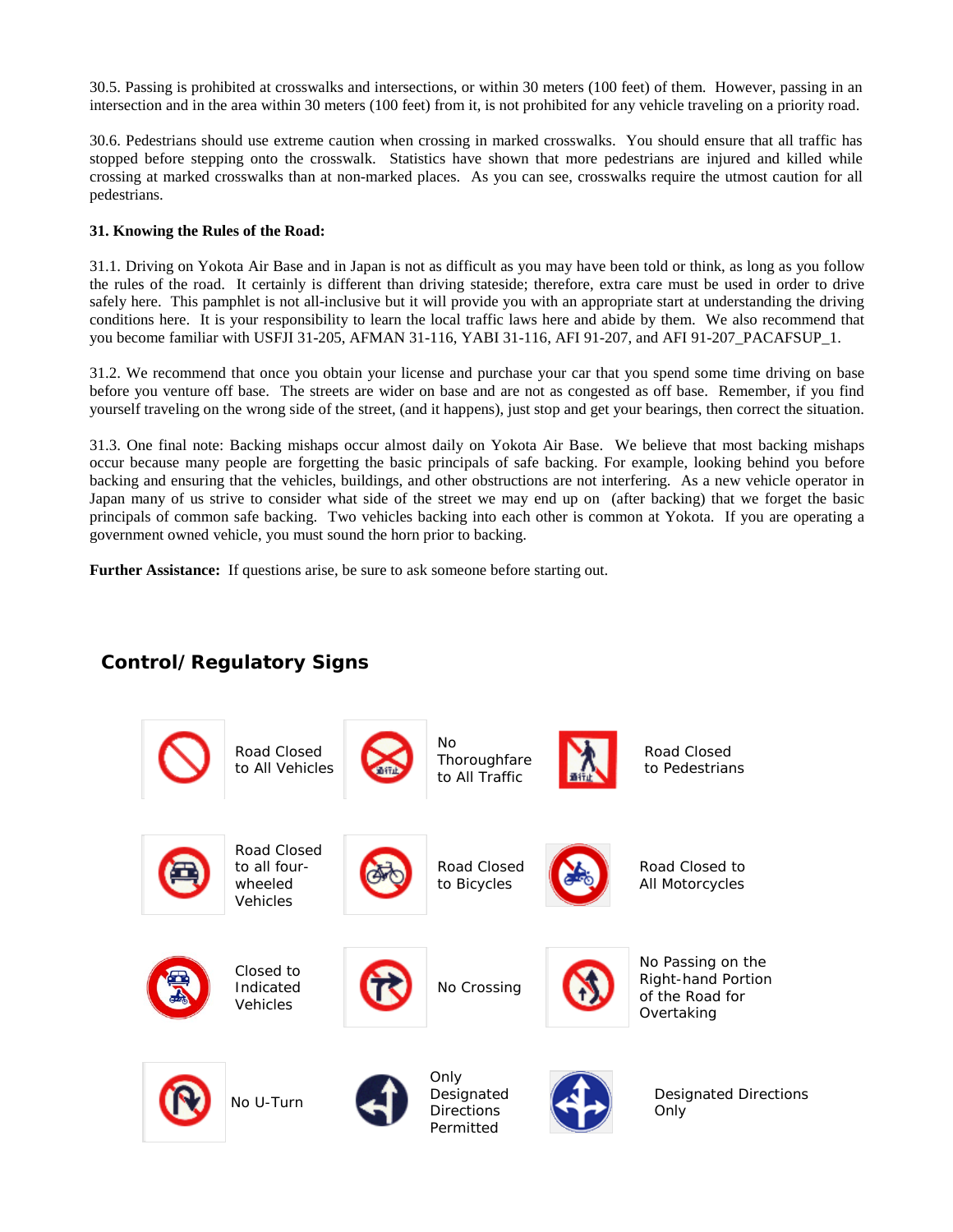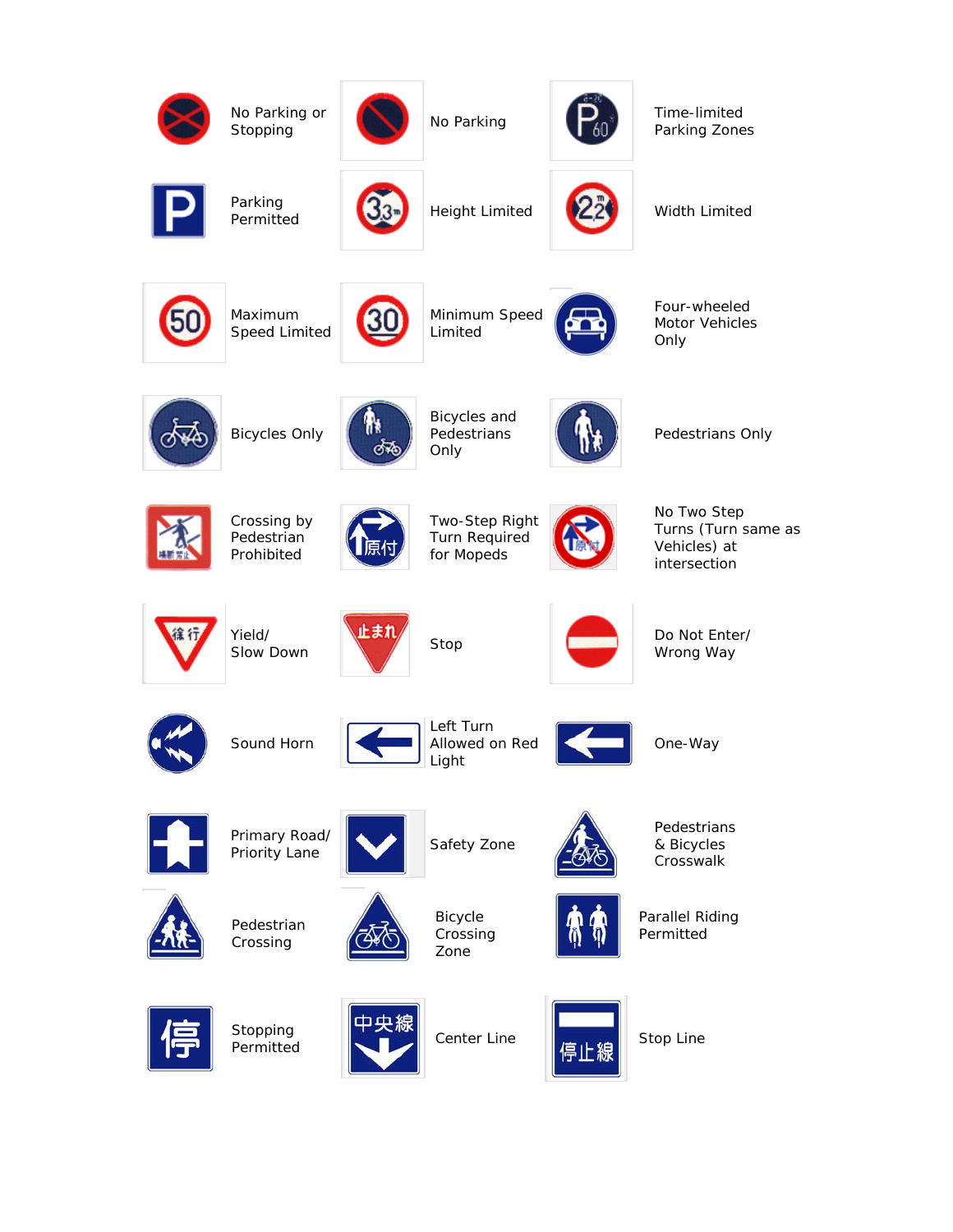### **STREET MARKINGS**





Right(Left) Turn

Right(Left)

Right(Left) Double Turn<br>Double Bend **Right(Left)** Double Turn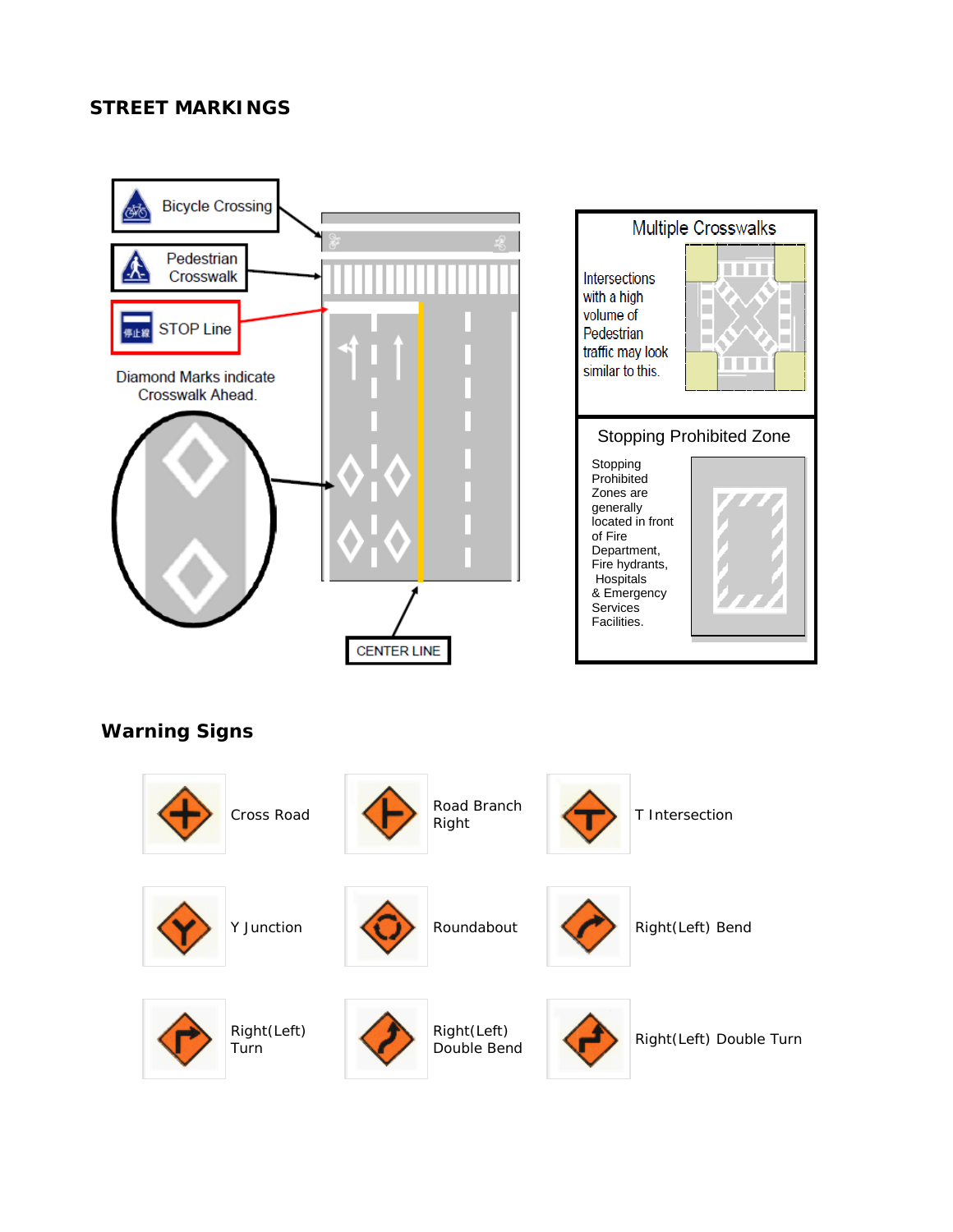